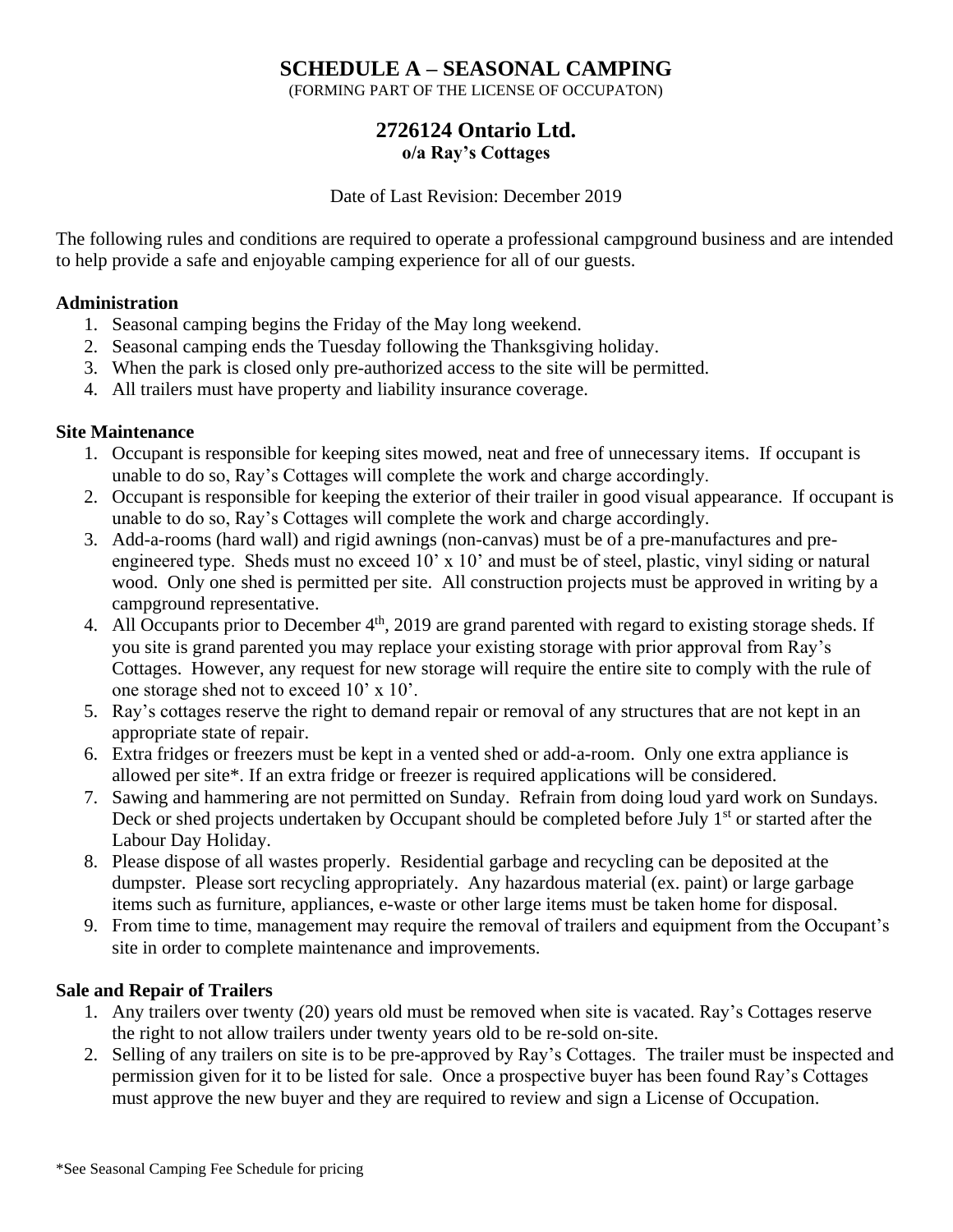- 3. Please check with Ray's Cottages if you are contemplating replacing your trailer with a different new or used trailer. You must get written approval from Ray's Cottages prior to doing so. This permission may or may not be granted. Your current contract is with your current trailer.
- 4. All trailers must be equipped with a black water holding tank. There must be no black water sewage allowed to seep into the ground.
- 5. Heating shall be provided only by factory installed heating units. Electric space heaters are strictly prohibited.

### **Use of Site and Common Areas**

- 1. One car per site is included in your seasonal fee. Additional car passes may be purchased\*. Please instruct visitors to park in designated parking areas.
- 2. No storing of boats, travel trailers or non-licensed cars in your driveway or in the visitor parking lots. Boat launch/parking passes can be purchased on approval from Ray's Cottages\*. Boats launched or parked on site must provide Ray's Cottages with proof of insurance. Ray's cottages in not responsible for any boats or boat content while parked or used on site.
- 3. There will be no transient camping tents permitted on seasonal sites.
- 4. Hydro is included in your seasonal fee. We ask you be responsible and conserve hydro where possible. Many campgrounds have gone to individual meters with the rise in cost of hydro. We hope by working together we can keep costs low and avoid individual metering.
- 5. Clotheslines are not permitted.
- 6. Docks are permitted to be installed on sites 1-6. The Occupant must accept all costs, maintenance responsibilities, installation and removal and liability of installing the dock. If the Occupant choses to leave a boat in the water tied to the dock, they also assume responsibility for the boat in the water and any damage or liability associated with that boat. Dock design must be approved by Ray's Cottages.
- 7. Firearms of any kind including BB, pellet or CO2 are strictly prohibited.
- 8. Swimming is at own risk. No lifeguards on duty. No swimming after dusk.
- 9. Please be responsible when driving in the campground. Driving slowly is not only for safety but also helps to keep dust down during dry months.

#### **Pets**

- 1. Occupants are expected to clean up after their own pets.
- 2. Dogs must always be kept on a leash. Pets should never be left alone on the site. If noise is a problem, or your pet is offensive in any way to other campers, Ray's Cottages reserves the right to ask you to remove your pet from the campground.
- 3. No more than two dogs are permitted per site.

#### **Noise**

- 1. Please be considerate of your neighbours. Quite time is from 11pm to 8am. All activities must cease at 11pm, which includes radios. Visitors must leave by 11pm. Excessive noise at any time will not be tolerated.
- 2. Firecrackers and fireworks are prohibited unless approved by Ray's Cottages.

#### **Supervision of Minors**

- 1. Swimming areas are off limits after dusk.
- 2. The campground does not provide lifeguards at swimming areas or attendants at recreation areas. Parents or guardians are responsible for the supervision of their own children.
- 3. Those under the age of 18 years must have a responsible parent or their agent who is not less than 18 years of age on the campground premises at all times.